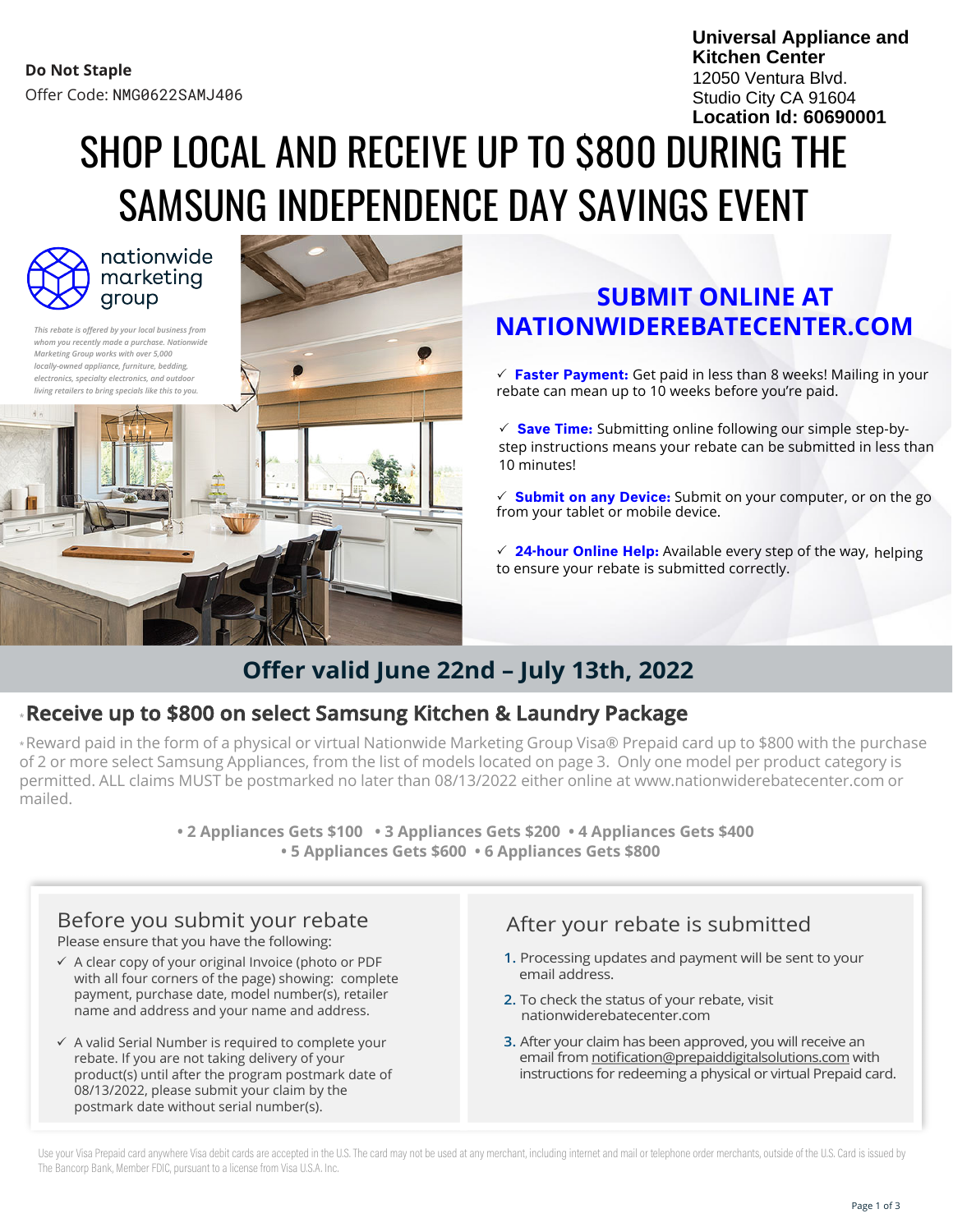#### NMG0622SAMJ406

# Mail-in Form

| Submit online at nationwiderebatecenter.com and get paid faster!                                                                                                                                                                        |  |  |  |  |  |  |  |
|-----------------------------------------------------------------------------------------------------------------------------------------------------------------------------------------------------------------------------------------|--|--|--|--|--|--|--|
| Personal information                                                                                                                                                                                                                    |  |  |  |  |  |  |  |
| All fields marked with an asterisk $(*)$ are required in order to process and approve your rebate.                                                                                                                                      |  |  |  |  |  |  |  |
| FIRST NAME*:<br>LAST NAME <sup>*</sup> :                                                                                                                                                                                                |  |  |  |  |  |  |  |
| <b>EMAIL ADDRESS:</b><br>*An email address is required for checking your claim status online and receiving claim status notifications. Your payment will be delivered to you via<br>email from notification@prepaiddigitalsolutions.com |  |  |  |  |  |  |  |
| ADDRESS 1 (Street Name and Number)*:                                                                                                                                                                                                    |  |  |  |  |  |  |  |
| ADDRESS 2 (Apt/Suite):<br>STATE*:                                                                                                                                                                                                       |  |  |  |  |  |  |  |
| ZIP CODE*:<br>$CITY^*$ :                                                                                                                                                                                                                |  |  |  |  |  |  |  |
| *If you do not have an email address you will be mailed a physical card<br>TELEPHONE*:<br>pending claim approval.                                                                                                                       |  |  |  |  |  |  |  |

### Product information

Please fill in the box beside the applicable product. You can find the **Purchase Price** and **Date Purchased** information on your invoice or receipt. For help locating your model and serial numbers contact your appliance manufacturer. For Each Eligible Product you will be required to provide an **eligible model number, valid serial number, and purchase price**.

| Date Purchased:                                    |                         |                  |  |  |  |  |  |
|----------------------------------------------------|-------------------------|------------------|--|--|--|--|--|
| MODEL NUMBER*:                                     | PRODUCT SERIAL NUMBER*: | PURCHASE PRICE*: |  |  |  |  |  |
| 1                                                  |                         | \$               |  |  |  |  |  |
| 2                                                  |                         | \$               |  |  |  |  |  |
| 3                                                  |                         | \$               |  |  |  |  |  |
| 4                                                  |                         | \$               |  |  |  |  |  |
| 5                                                  |                         | \$               |  |  |  |  |  |
| 6                                                  |                         | \$               |  |  |  |  |  |
| Retailer Name*:                                    |                         |                  |  |  |  |  |  |
| Location ID*:                                      |                         |                  |  |  |  |  |  |
| Location ID located at top right corner of page 1. |                         |                  |  |  |  |  |  |

### Submit your Rebate by Mail

1. Mail your completed Rebate Form, along with your original sales 2. Please allow 8 - 10 weeks for us to process your mail-in rebate. receipt in an envelope to the following address:

### Nationwide Rebate Center - Samsung Independence Day Savings Rebate #NMG0622SAMJ406

PO Box 130020

El Paso, TX 88513

Please do not staple the documents. Rebate forms must be postmarked by **08/13/22** in order to qualify for your rebate.

- Or, get your rebate faster by submitting online at nationwiderebatecenter.com
- 3. We recommend that you make photocopies of your entire submission for your records.
- 4. To inquire about your rebate submission please call 888-324-4030. Monday - Friday 9:00am – 9:00pm EST and Saturday 9:00am – 5:00pm EST.